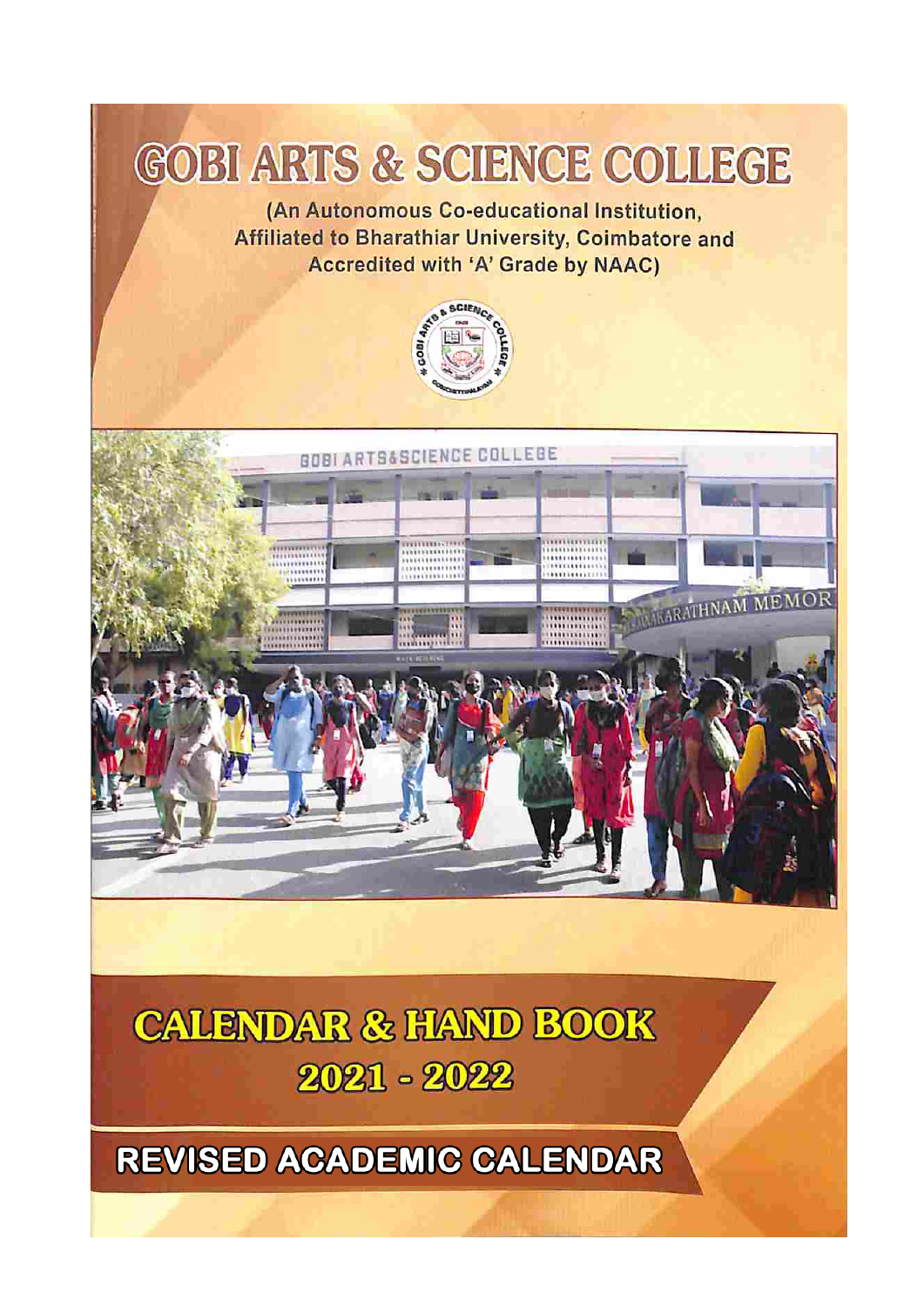| Date                    | <b>Day</b>       | <b>FEBRUARY - 2022</b>                   | Working<br>days         | <b>Day</b><br><b>Order</b> |
|-------------------------|------------------|------------------------------------------|-------------------------|----------------------------|
| $\blacktriangleleft$    | <b>Tuesday</b>   |                                          |                         |                            |
| $\overline{2}$          | <b>Wednesday</b> |                                          |                         |                            |
| $\overline{\mathbf{3}}$ | <b>Thursday</b>  |                                          |                         |                            |
| $\overline{\mathbf{4}}$ | <b>Friday</b>    |                                          |                         |                            |
| $5\phantom{1}$          | <b>Saturday</b>  |                                          |                         |                            |
| $6\phantom{1}$          | <b>Sunday</b>    |                                          |                         |                            |
| $\overline{7}$          | <b>Monday</b>    |                                          |                         |                            |
| 8                       | <b>Tuesday</b>   |                                          |                         |                            |
| $\boldsymbol{9}$        | <b>Wednesday</b> |                                          |                         |                            |
| 10                      | <b>Thursday</b>  |                                          |                         |                            |
| 11                      | <b>Friday</b>    | <b>College Reopens for Even Semester</b> | 1                       |                            |
| 12                      | <b>Saturday</b>  |                                          | ä,                      |                            |
| 13                      | <b>Sunday</b>    |                                          |                         |                            |
| 14                      | <b>Monday</b>    |                                          | ÷,                      |                            |
| 15                      | <b>Tuesday</b>   |                                          | $\blacksquare$          | $\blacksquare$             |
| 16                      | <b>Wednesday</b> |                                          | $\blacksquare$          |                            |
| 17                      | <b>Thursday</b>  |                                          | ÷                       |                            |
| 18                      | <b>Friday</b>    |                                          | $\overline{2}$          | $\mathbf l$                |
| 19                      | <b>Saturday</b>  |                                          |                         |                            |
| 20                      | <b>Sunday</b>    |                                          |                         |                            |
| 21                      | <b>Monday</b>    |                                          | $\blacksquare$          | ۰                          |
| 22                      | <b>Tuesday</b>   |                                          | ä,                      | ٠                          |
| 23                      | <b>Wednesday</b> |                                          | $\blacksquare$          | $\blacksquare$             |
| 24                      | <b>Thursday</b>  |                                          | $\overline{\mathbf{3}}$ | Ш                          |
| 25                      | <b>Friday</b>    |                                          | 4                       | IV                         |
| 26                      | <b>Saturday</b>  |                                          | 5                       | V                          |
| 27                      | <b>Sunday</b>    |                                          |                         |                            |
| 28                      | <b>Monday</b>    |                                          | $6\phantom{a}$          | $\mathsf{VI}$              |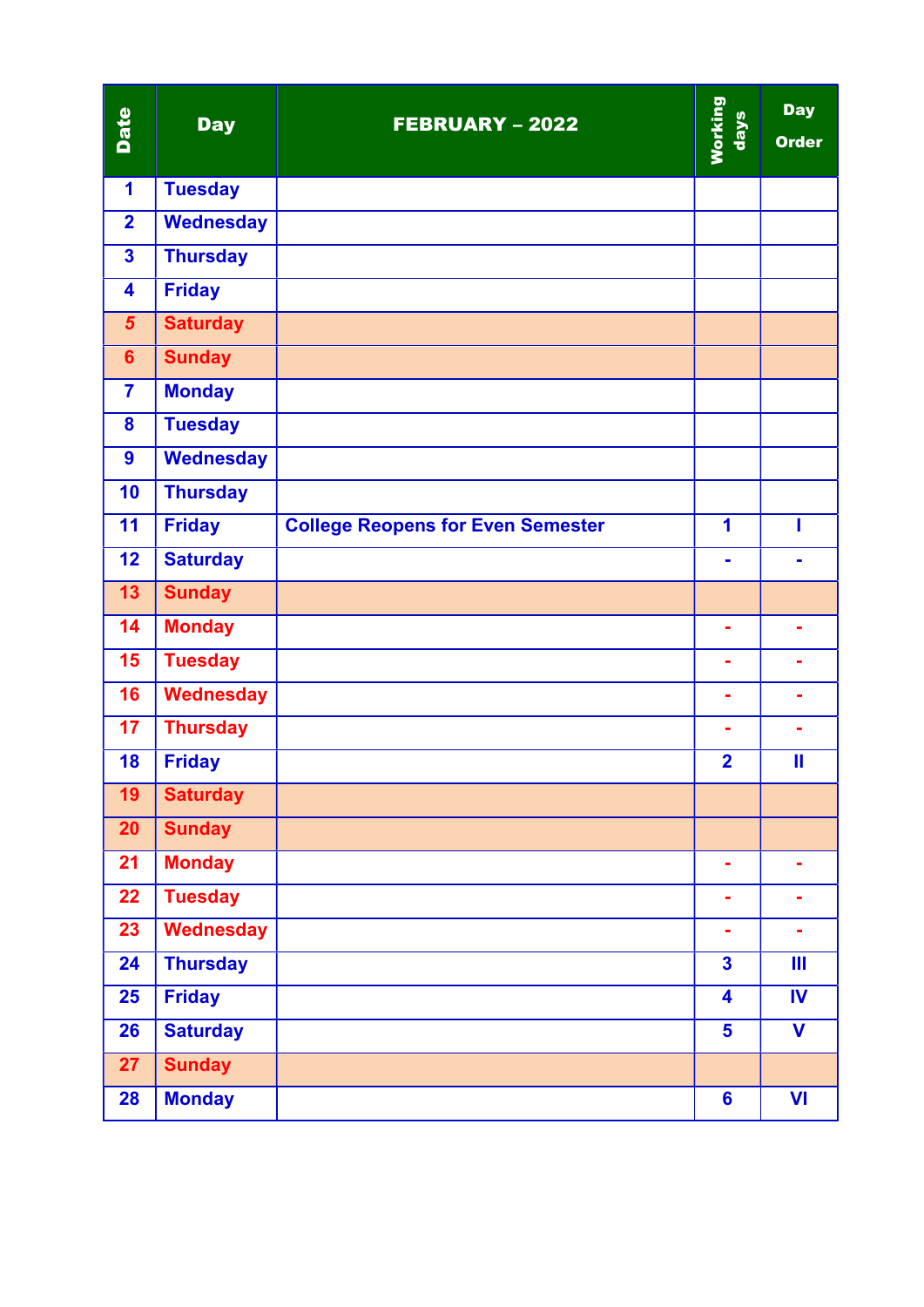| Date                    | <b>Day</b>       | <b>MARCH - 2022</b> | <b>Working</b><br>days | <b>Day</b><br><b>Order</b> |
|-------------------------|------------------|---------------------|------------------------|----------------------------|
| 1                       | <b>Tuesday</b>   |                     | $\overline{7}$         | ı                          |
| $\overline{\mathbf{2}}$ | Wednesday        |                     | 8                      | $\mathbf l$                |
| $\overline{\mathbf{3}}$ | <b>Thursday</b>  |                     | $\boldsymbol{9}$       | Ш                          |
| $\overline{\mathbf{4}}$ | <b>Friday</b>    |                     | 10                     | IV                         |
| 5 <sup>5</sup>          | <b>Saturday</b>  |                     |                        |                            |
| $6\phantom{1}$          | <b>Sunday</b>    |                     |                        |                            |
| $\overline{7}$          | <b>Monday</b>    |                     | 11                     | $\mathbf v$                |
| 8                       | <b>Tuesday</b>   |                     | 12                     | $\mathbf{V}$               |
| $\boldsymbol{9}$        | <b>Wednesday</b> |                     | 13                     | I                          |
| 10                      | <b>Thursday</b>  |                     | 14                     | Ш                          |
| 11                      | <b>Friday</b>    |                     | 15                     | Ш                          |
| 12                      | <b>Saturday</b>  |                     | 16                     | IV                         |
| 13                      | <b>Sunday</b>    |                     |                        |                            |
| 14                      | <b>Monday</b>    |                     | 17                     | $\mathbf v$                |
| 15                      | <b>Tuesday</b>   |                     | 18                     | VI                         |
| 16                      | <b>Wednesday</b> |                     | 19                     | ı                          |
| 17                      | <b>Thursday</b>  |                     | 20                     | $\mathbf{II}$              |
| 18                      | <b>Friday</b>    |                     | 21                     | Ш                          |
| 19                      | <b>Saturday</b>  |                     |                        |                            |
| 20                      | <b>Sunday</b>    |                     |                        |                            |
| 21                      | <b>Monday</b>    |                     | 22                     | $\mathbf{N}$               |
| 22                      | <b>Tuesday</b>   |                     | 23                     | $\mathbf V$                |
| 23                      | <b>Wednesday</b> |                     | 24                     | VI                         |
| 24                      | <b>Thursday</b>  |                     | 25                     | ı                          |
| 25                      | <b>Friday</b>    |                     | 26                     | Ш                          |
| 26                      | <b>Saturday</b>  |                     | 27                     | Ш                          |
| 27                      | <b>Sunday</b>    |                     |                        |                            |
| 28                      | <b>Monday</b>    |                     | 28                     | $\mathbf W$                |
| 29                      | <b>Tuesday</b>   |                     | 29                     | $\mathbf v$                |
| 30                      | <b>Wednesday</b> |                     | 30                     | VI                         |
| 31                      | <b>Thursday</b>  |                     | 31                     | I                          |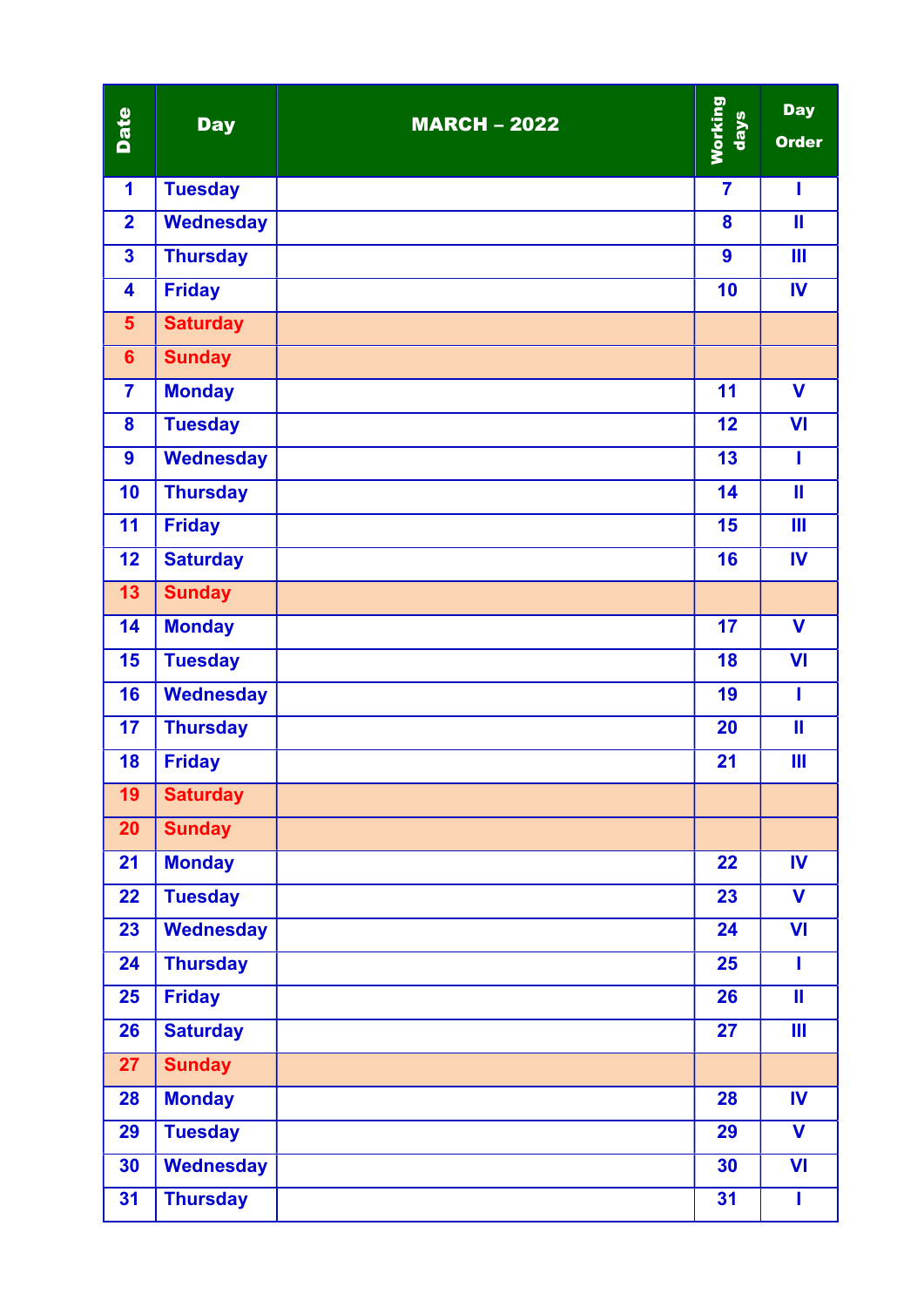| Date            | <b>Day</b>       | <b>APRIL - 2022</b>                                                   | <b>Working</b><br>days | <b>Day</b><br><b>Order</b> |
|-----------------|------------------|-----------------------------------------------------------------------|------------------------|----------------------------|
| 1               | <b>Friday</b>    |                                                                       | 32                     | $\mathbf{II}$              |
| 2 <sub>1</sub>  | <b>Saturday</b>  | <b>Telugu New Year - Holiday</b>                                      |                        |                            |
| 3 <sup>2</sup>  | <b>Sunday</b>    |                                                                       |                        |                            |
| 4               | <b>Monday</b>    |                                                                       | 33                     | $\mathbf{m}$               |
| 5               | <b>Tuesday</b>   |                                                                       | 34                     | <b>IV</b>                  |
| 6               | <b>Wednesday</b> |                                                                       | 35                     | $\mathbf v$                |
| $\overline{7}$  | <b>Thursday</b>  |                                                                       | 36                     | <b>VI</b>                  |
| 8               | <b>Friday</b>    |                                                                       | 37                     | ı                          |
| 9               | <b>Saturday</b>  |                                                                       | 38                     | $\mathbf{II}$              |
| 10              | <b>Sunday</b>    |                                                                       |                        |                            |
| 11              | <b>Monday</b>    |                                                                       | 39                     | Ш                          |
| 12              | <b>Tuesday</b>   |                                                                       | 40                     | <b>IV</b>                  |
| 13              | <b>Wednesday</b> |                                                                       | 41                     | $\mathbf V$                |
| 14              | <b>Thursday</b>  | Tamil New Year, Dr. Ambedhkar Birthday, Mahavir<br>Jayanthi - Holiday |                        |                            |
| 15 <sub>1</sub> | <b>Friday</b>    | <b>Good Friday - Holiday</b>                                          |                        |                            |
| 16              | <b>Saturday</b>  |                                                                       |                        |                            |
| 17              | <b>Sunday</b>    |                                                                       |                        |                            |
| 18              | <b>Monday</b>    | I CIA Test 18 <sup>th</sup> April. - 23 <sup>rd</sup> April.          | 42                     | VI                         |
| 19              | <b>Tuesday</b>   |                                                                       | 43                     | ı                          |
| 20              | <b>Wednesday</b> |                                                                       | 44                     | Ш                          |
| 21              | <b>Thursday</b>  |                                                                       | 45                     | Ш                          |
| 22              | <b>Friday</b>    |                                                                       | 46                     | IV                         |
| 23              | <b>Saturday</b>  |                                                                       | 47                     | $\mathbf V$                |
| 24              | <b>Sunday</b>    |                                                                       |                        |                            |
| 25              | <b>Monday</b>    |                                                                       | 48                     | VI                         |
| 26              | <b>Tuesday</b>   |                                                                       | 49                     | ı                          |
| 27              | <b>Wednesday</b> |                                                                       | 50                     | Ш                          |
| 28              | <b>Thursday</b>  |                                                                       | 51                     | Ш                          |
| 29              | <b>Friday</b>    |                                                                       | 52                     | <b>IV</b>                  |
| 30              | <b>Saturday</b>  |                                                                       | $\overline{53}$        | $\overline{\mathbf{V}}$    |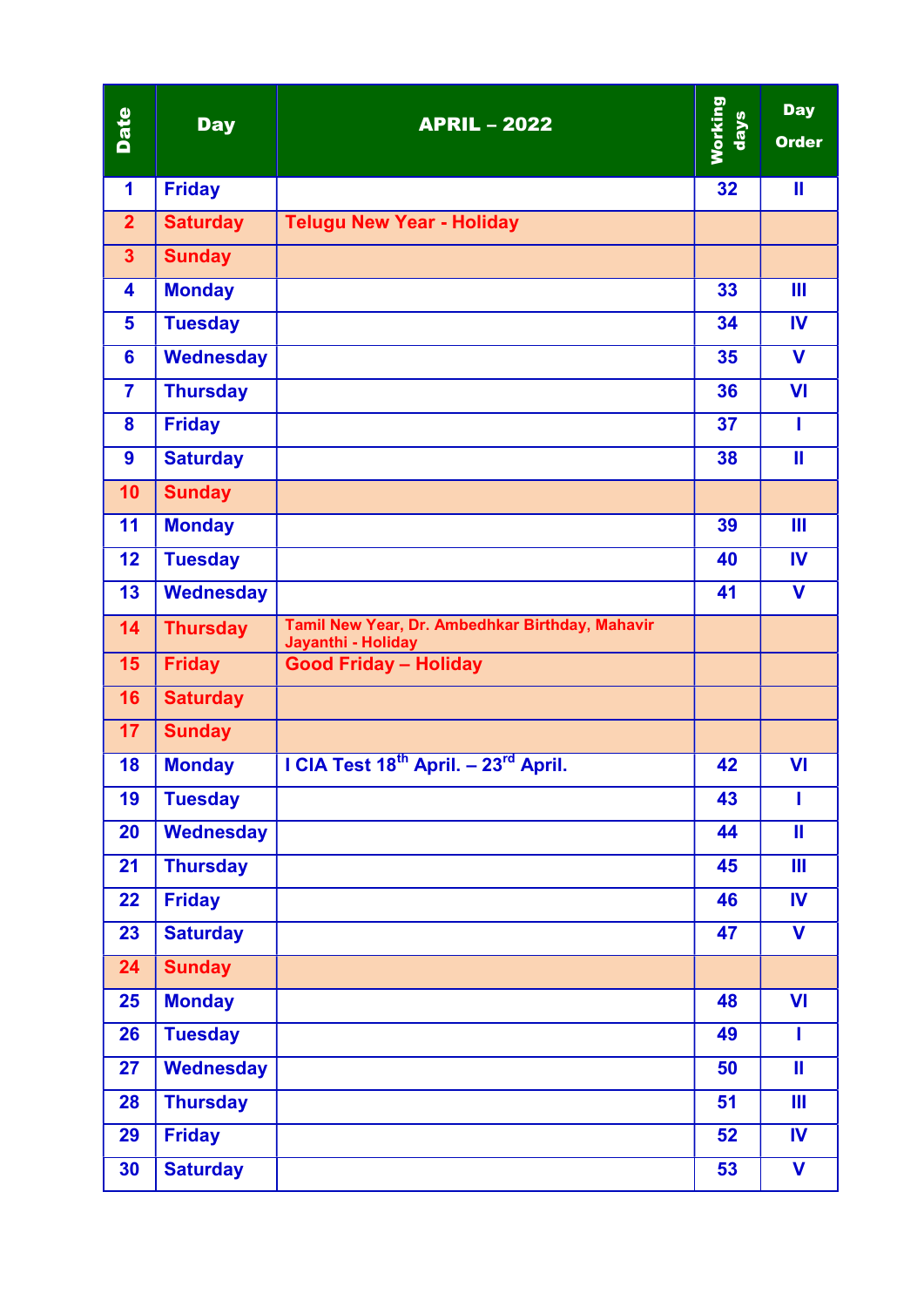| Date                    | <b>Day</b>       | $MAY - 2022$                                                  | <b>Working</b><br>days | <b>Day</b><br><b>Order</b> |
|-------------------------|------------------|---------------------------------------------------------------|------------------------|----------------------------|
| $\mathbf{1}$            | <b>Sunday</b>    | <b>May Day - Holiday</b>                                      |                        |                            |
| $\overline{2}$          | <b>Monday</b>    |                                                               | 54                     | <b>VI</b>                  |
| $\overline{\mathbf{3}}$ | <b>Tuesday</b>   | <b>Ramzan - Holiday</b>                                       |                        |                            |
| $\overline{\mathbf{4}}$ | <b>Wednesday</b> |                                                               | 55                     | T                          |
| 5                       | <b>Thursday</b>  |                                                               | 56                     | $\mathbf{II}$              |
| $6\phantom{a}$          | <b>Friday</b>    |                                                               | 57                     | Ш                          |
| $\overline{7}$          | <b>Saturday</b>  |                                                               |                        |                            |
| 8                       | <b>Sunday</b>    |                                                               |                        |                            |
| 9                       | <b>Monday</b>    | II CIA Test 9 <sup>th</sup> May Apr. $-14$ <sup>th</sup> May. | 58                     | IV                         |
| 10                      | <b>Tuesday</b>   |                                                               | 59                     | $\mathbf V$                |
| 11                      | <b>Wednesday</b> |                                                               | 60                     | $\mathsf{V}$               |
| 12                      | <b>Thursday</b>  |                                                               | 61                     | ı                          |
| 13                      | <b>Friday</b>    |                                                               | 62                     | Ш                          |
| 14                      | <b>Saturday</b>  |                                                               | 63                     | Ш                          |
| 15                      | <b>Sunday</b>    |                                                               |                        |                            |
| 16                      | <b>Monday</b>    |                                                               | 64                     | <b>IV</b>                  |
| 17                      | <b>Tuesday</b>   |                                                               | 65                     | $\mathbf V$                |
| 18                      | <b>Wednesday</b> |                                                               | 66                     | VI                         |
| 19                      | <b>Thursday</b>  |                                                               | 67                     | ı                          |
| 20                      | <b>Friday</b>    |                                                               | 68                     | $\mathbf{II}$              |
| 21                      | <b>Saturday</b>  |                                                               |                        |                            |
| 22                      | <b>Sunday</b>    |                                                               |                        |                            |
| 23                      | <b>Monday</b>    |                                                               | 69                     | $\mathbf{III}$             |
| 24                      | <b>Tuesday</b>   |                                                               | 70                     | IV                         |
| 25                      | <b>Wednesday</b> |                                                               | 71                     | $\mathbf V$                |
| 26                      | <b>Thursday</b>  |                                                               | 72                     | $\mathbf{V}$               |
| 27                      | <b>Friday</b>    |                                                               | 73                     | T                          |
| 28                      | <b>Saturday</b>  |                                                               | 74                     | $\mathbf{II}$              |
| 29                      | <b>Sunday</b>    |                                                               |                        |                            |
| 30                      | <b>Monday</b>    |                                                               | 75                     | Ш                          |
| 31                      | <b>Tuesday</b>   |                                                               | 76                     | IV                         |